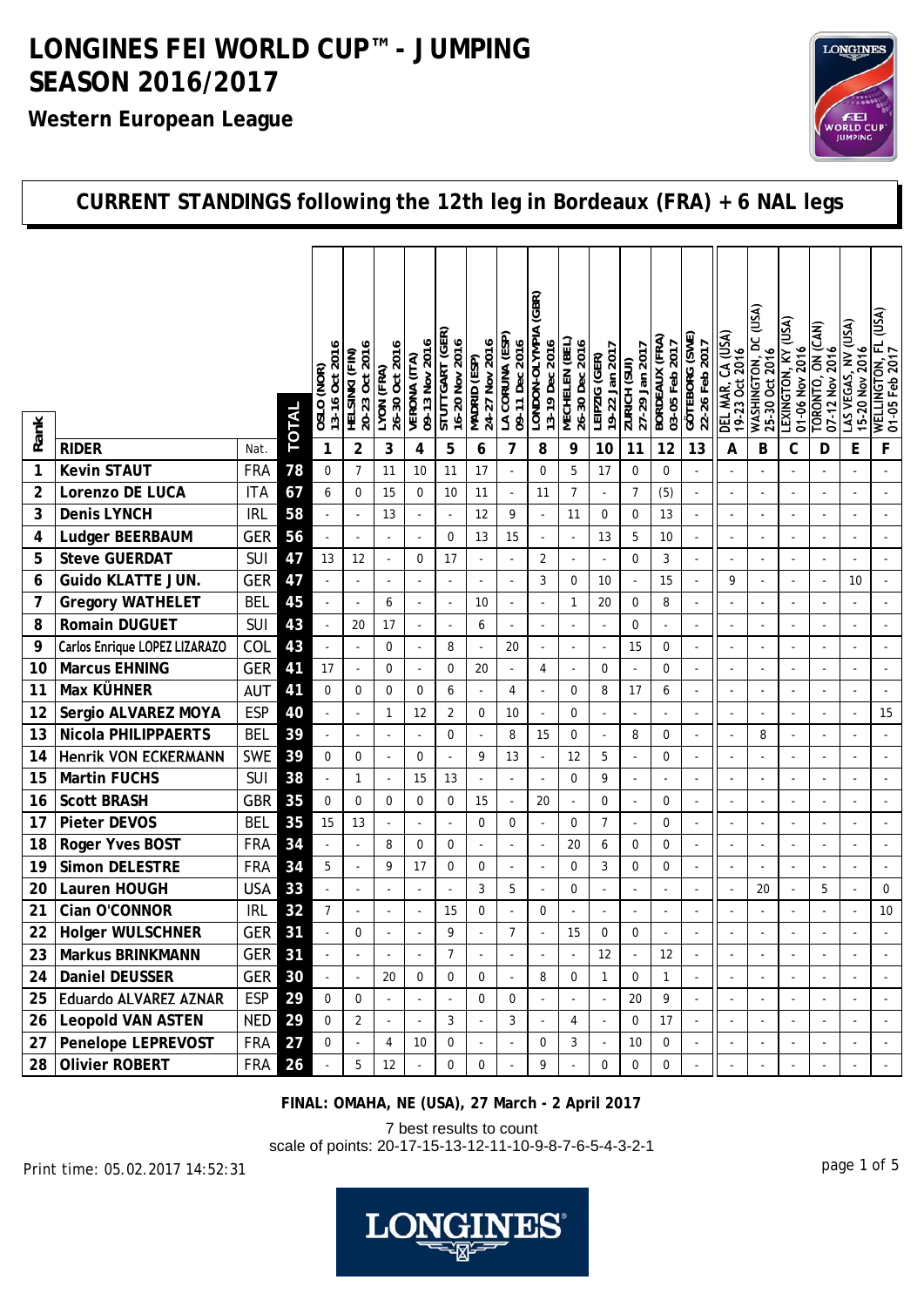### **Western European League**

|      |                              |            |              | 13-16 Oct 2016<br>OSLO (NOR) | 20-23 Oct 2016<br>HELSINKI (FIN) | 26-30 Oct 2016<br>LYON (FRA) | 09-13 Nov 2016<br>VERONA (ITA) | STUTTGART (GER)<br>16-20 Nov 2016 | 24-27 Nov 2016<br>(S3) Madki | LA CORUNA (ESP)<br>09-11 Dec 2016 | (GBR)<br>LONDON-OLYMPIA<br>13-19 Dec 2016 | MECHELEN (BEL)<br>26-30 Dec 2016 | 19-22 Jan 2017<br>LEIPZIG (GER) | 27-29 Jan 2017<br>ZURICH (SUI) | <b>BORDEAUX (FRA)</b><br>03-05 Feb 2017 | GOTEBORG (SWE)<br>22-26 Feb 2017 | DEL MAR, CA (USA)<br>19-23 Oct 2016 | <b>WASHINGTON, DC (USA)</b><br>25-30 Oct 2016 | LEXINGTON, KY (USA)<br>01-06 Nov 2016 | TORONTO, ON (CAN)<br>07-12 Nov 2016 | AS VEGAS, NV (USA)<br>15-20 Nov 2016 | WELLINGTON, FL (USA)<br>01-05 Feb 2017 |
|------|------------------------------|------------|--------------|------------------------------|----------------------------------|------------------------------|--------------------------------|-----------------------------------|------------------------------|-----------------------------------|-------------------------------------------|----------------------------------|---------------------------------|--------------------------------|-----------------------------------------|----------------------------------|-------------------------------------|-----------------------------------------------|---------------------------------------|-------------------------------------|--------------------------------------|----------------------------------------|
| Rank |                              |            | <b>TOTAL</b> |                              |                                  |                              |                                |                                   |                              |                                   |                                           |                                  |                                 |                                |                                         |                                  |                                     |                                               |                                       |                                     |                                      |                                        |
|      | <b>RIDER</b>                 | Nat.       |              | 1                            | $\overline{2}$                   | 3                            | 4                              | 5                                 | 6                            | 7                                 | 8                                         | 9                                | 10                              | 11                             | 12                                      | 13                               | A                                   | В                                             | С                                     | D                                   | E                                    | F                                      |
| 29   | Jane RICHARD PHILIPS         | SUI        | 25           |                              |                                  | $\mathbf 0$                  | 8                              |                                   |                              | 17                                |                                           |                                  |                                 | 0                              |                                         |                                  |                                     |                                               |                                       |                                     |                                      |                                        |
| 30   | Meredith MICHAELS-BEERBAUM   | <b>GER</b> | 25           | 10                           | 15                               | $\blacksquare$               | $\mathbf 0$                    | 0                                 | $\mathbf 0$                  | $\overline{\phantom{a}}$          | $\blacksquare$                            | $\blacksquare$                   |                                 | $\overline{\phantom{a}}$       |                                         | L,                               | ÷,                                  |                                               | $\overline{\phantom{a}}$              | ÷,                                  | ä,                                   | $\mathbf 0$                            |
| 31   | <b>Marco KUTSCHER</b>        | <b>GER</b> | 23           | 0                            | 11                               | $\bar{\phantom{a}}$          |                                |                                   | $\overline{\phantom{a}}$     |                                   |                                           | $\overline{\phantom{a}}$         | $\mathbf 0$                     | 12                             |                                         |                                  | $\sim$                              | $\sim$                                        |                                       |                                     |                                      |                                        |
| 32   | <b>Alberto ZORZI</b>         | <b>ITA</b> | 22           | 20                           | $\overline{a}$                   | $\overline{\phantom{a}}$     | 0                              | ÷,                                | $\blacksquare$               | 0                                 | $\overline{\phantom{a}}$                  |                                  | 0                               | $\overline{\phantom{a}}$       | 2                                       |                                  | ÷,                                  | $\sim$                                        |                                       | $\blacksquare$                      |                                      |                                        |
| 33   | David WILL                   | <b>GER</b> | 22           |                              | $\overline{a}$                   | $\bar{\phantom{a}}$          |                                | ÷,                                | 5                            | 0                                 | ÷,                                        |                                  | $\mathbf 0$                     | $\Box$                         |                                         |                                  | $\overline{a}$                      | 6                                             | 0                                     | 11                                  | ä,                                   |                                        |
| 34   | <b>Abdel SAID</b>            | EGY        | 21           |                              | $\overline{\phantom{a}}$         | $\blacksquare$               | 20                             | $\overline{\phantom{a}}$          | $\overline{a}$               |                                   | $\overline{\phantom{a}}$                  |                                  | $\overline{\phantom{a}}$        | 1                              |                                         |                                  | $\overline{\phantom{a}}$            | $\blacksquare$                                |                                       | ÷,                                  |                                      |                                        |
| 35   | Maikel VAN DER VLEUTEN       | <b>NED</b> | 21           | 0                            | 9                                | $\bar{\phantom{a}}$          |                                | $\overline{\phantom{a}}$          | 0                            | 12                                | ÷,                                        | $\overline{a}$                   | $\mathbf 0$                     | 0                              | 0                                       | L,                               | ÷,                                  |                                               |                                       | ÷,                                  |                                      |                                        |
| 36   | <b>Shane BREEN</b>           | <b>IRL</b> | 21           | 0                            | 9                                | 10                           | $\overline{2}$                 | 0                                 | ÷                            | 0                                 | $\overline{\phantom{a}}$                  |                                  | 0                               | $\overline{\phantom{a}}$       |                                         |                                  | $\overline{a}$                      |                                               |                                       |                                     |                                      |                                        |
| 37   | <b>Christian AHLMANN</b>     | <b>GER</b> | 20           |                              | $\blacksquare$                   | 0                            | $\mathbf 0$                    | 20                                | $\blacksquare$               | $\overline{\phantom{a}}$          | ÷,                                        | 0                                | $\mathbf 0$                     | 0                              | 0                                       | $\overline{\phantom{a}}$         | ÷,                                  | $\blacksquare$                                | $\overline{\phantom{a}}$              | $\blacksquare$                      | $\overline{\phantom{a}}$             |                                        |
| 37   | <b>Julien EPAILLARD</b>      | <b>FRA</b> | 20           | 0                            | $\mathbf 0$                      | $\blacksquare$               |                                | $\overline{\phantom{a}}$          | $\overline{a}$               | 0                                 | ÷,                                        | $\blacksquare$                   |                                 | $\overline{\phantom{a}}$       | 20                                      | $\blacksquare$                   | $\overline{\phantom{a}}$            |                                               |                                       | $\sim$                              |                                      |                                        |
| 39   | Piergiorgio BUCCI            | <b>ITA</b> | 20           | 13                           |                                  | $\overline{\phantom{a}}$     | 0                              | ÷,                                |                              |                                   | $\overline{7}$                            |                                  |                                 | ÷,                             |                                         |                                  | J.                                  |                                               |                                       |                                     |                                      |                                        |
| 40   | Douglas LINDELÖW             | <b>SWE</b> | 20           |                              | ÷,                               | 0                            | 13                             | $\sim$                            | $\ddot{\phantom{1}}$         |                                   | $\mathbf{1}$                              | 0                                |                                 | 6                              |                                         |                                  | ٠                                   | $\sim$                                        |                                       |                                     |                                      |                                        |
| 41   | Harrie SMOLDERS              | <b>NED</b> | 20           | 4                            | ÷,                               | $\blacksquare$               | $\overline{\phantom{m}}$       | $\overline{\phantom{a}}$          | $\blacksquare$               |                                   | 0                                         | 8                                | $\mathbf 0$                     | $\overline{a}$                 |                                         |                                  | 8                                   | $\sim$                                        |                                       | 0                                   | $\overline{\phantom{a}}$             |                                        |
| 42   | Darragh KENNY                | <b>IRL</b> | 20           |                              | ÷,                               | $\overline{7}$               |                                | $\overline{a}$                    | 0                            | $\overline{\phantom{a}}$          | 0                                         |                                  |                                 | ÷,                             |                                         |                                  | $\overline{a}$                      |                                               |                                       | 8                                   |                                      | 5                                      |
| 43   | <b>Ben MAHER</b>             | <b>GBR</b> | 19           |                              | $\overline{a}$                   | $\sim$                       | 0                              | $\overline{\phantom{a}}$          | 2                            | 0                                 | 17                                        |                                  |                                 | $\overline{a}$                 |                                         |                                  | ÷,                                  |                                               |                                       |                                     |                                      | 0                                      |
| 43   | <b>Jos VERLOOY</b>           | <b>BEL</b> | 19           | 0                            | ÷,                               | $\bar{\phantom{a}}$          |                                |                                   | $\overline{\phantom{a}}$     | $\mathbf 0$                       | $\boldsymbol{0}$                          | 17                               | $\overline{\phantom{a}}$        | ÷,                             |                                         |                                  | $\overline{a}$                      |                                               |                                       | 2                                   |                                      |                                        |
| 45   | <b>Mathieu BILLOT</b>        | <b>FRA</b> | 18           | 1                            | 17                               | $\blacksquare$               |                                | $\overline{\phantom{a}}$          | 0                            | $\mathbf 0$                       | ÷,                                        | 0                                |                                 | $\overline{\phantom{a}}$       |                                         |                                  | $\overline{\phantom{a}}$            | $\blacksquare$                                |                                       | ÷,                                  |                                      |                                        |
| 46   | <b>Niels BRUYNSEELS</b>      | <b>BEL</b> | 18           | 8                            | 10                               | $\blacksquare$               |                                | ÷,                                | $\sim$                       |                                   | $\overline{\phantom{a}}$                  | 0                                | $\overline{a}$                  | 0                              |                                         | L,                               | ÷,                                  | $\blacksquare$                                |                                       | $\overline{\phantom{a}}$            | $\overline{\phantom{a}}$             |                                        |
| 47   | <b>Edwina TOPS-ALEXANDER</b> | <b>AUS</b> | 18           | 3                            | ÷,                               | $\blacksquare$               | 1                              | $\overline{a}$                    | 4                            |                                   | 6                                         |                                  | 0                               | 0                              | 4                                       |                                  | $\overline{a}$                      | $\blacksquare$                                |                                       | $\overline{\phantom{a}}$            |                                      |                                        |
| 48   | <b>Nick SKELTON</b>          | <b>GBR</b> | 15           |                              | $\overline{\phantom{a}}$         | $\blacksquare$               | $\overline{a}$                 | $\blacksquare$                    | $\blacksquare$               | $\overline{\phantom{a}}$          | ÷,                                        | $\sim$                           | $\overline{\phantom{a}}$        | $\blacksquare$                 | $\overline{\phantom{a}}$                | $\overline{\phantom{a}}$         | ÷,                                  | $\blacksquare$                                | $\overline{\phantom{a}}$              | 15                                  | $\overline{\phantom{a}}$             |                                        |
| 48   | <b>Niklas KRIEG</b>          | <b>GER</b> | 15           |                              | ÷,                               | $\blacksquare$               |                                | $\overline{\phantom{a}}$          | $\blacksquare$               |                                   | ÷,                                        | $\overline{\phantom{m}}$         | 15                              | $\overline{\phantom{a}}$       |                                         | $\blacksquare$                   | $\overline{\phantom{a}}$            |                                               |                                       | $\blacksquare$                      |                                      |                                        |
| 50   | Juulia JYLAS                 | <b>FIN</b> | 15           |                              |                                  |                              | 5                              | 0                                 |                              |                                   |                                           | 10                               |                                 | 0                              |                                         |                                  |                                     |                                               |                                       |                                     |                                      |                                        |
| 51   | <b>Pilar Lucrecia CORDON</b> | ESP        | 13           |                              | $\blacksquare$                   |                              |                                |                                   | 0                            | 0                                 | $\blacksquare$                            | 13                               | 0                               | $\sim$                         |                                         |                                  |                                     |                                               |                                       |                                     |                                      |                                        |
| 51   | <b>William WHITAKER</b>      | GBR        | 13           | $\blacksquare$               | $\blacksquare$                   |                              |                                | $\overline{\phantom{a}}$          | $\blacksquare$               |                                   | ÷,                                        |                                  | ÷,                              | 13                             |                                         | $\overline{\phantom{a}}$         | $\overline{\phantom{a}}$            |                                               |                                       | $\overline{\phantom{a}}$            | $\overline{\phantom{a}}$             | $\overline{\phantom{a}}$               |
|      | 53   Tobias MEYER            | GER        | 13           | 0                            | $\overline{\phantom{a}}$         | 5                            |                                | 0                                 | 8                            |                                   |                                           |                                  | $\mathbf 0$                     | $\omega$                       |                                         |                                  | $\sim$                              |                                               |                                       |                                     | ÷,                                   |                                        |
|      | 54 Janne Friederike MEYER    | GER        | 12           |                              |                                  |                              |                                | 12                                |                              |                                   |                                           |                                  |                                 | $\overline{\phantom{a}}$       |                                         |                                  |                                     |                                               |                                       |                                     |                                      |                                        |
|      | 54 John WHITAKER             | GBR        | 12           | $\omega$                     | $\overline{\phantom{a}}$         | 0                            | ł,                             | 0                                 | $\blacksquare$               | $\overline{\phantom{a}}$          | 12                                        |                                  | $\overline{\phantom{a}}$        | $\blacksquare$                 |                                         | $\sim$                           | $\sim$                              | $\blacksquare$                                |                                       | $\overline{\phantom{a}}$            | $\blacksquare$                       | $\sim$                                 |
|      | 56   Aldrick CHERONNET       | <b>FRA</b> | 11           | $\overline{\phantom{a}}$     |                                  | $\blacksquare$               |                                |                                   | $\blacksquare$               | 0                                 |                                           |                                  |                                 | $\blacksquare$                 | 11                                      |                                  | $\overline{\phantom{a}}$            | $\blacksquare$                                |                                       | $\blacksquare$                      |                                      | $\blacksquare$                         |
|      | 56 Emilio BICOCCHI           | <b>ITA</b> | 11           |                              | $\overline{\phantom{a}}$         | $\blacksquare$               | 11                             | $\blacksquare$                    |                              |                                   | $\overline{\phantom{a}}$                  |                                  |                                 | $\overline{\phantom{a}}$       |                                         |                                  | $\overline{\phantom{a}}$            |                                               |                                       | $\blacksquare$                      |                                      |                                        |
|      | 56 Gerardo MENENDEZ MIERES   | <b>ESP</b> | 11           | $\blacksquare$               | $\overline{\phantom{a}}$         | $\blacksquare$               |                                | $\overline{\phantom{a}}$          | 0                            | 11                                | ÷,                                        |                                  |                                 | $\blacksquare$                 |                                         | $\sim$                           | $\overline{\phantom{a}}$            | $\blacksquare$                                |                                       | $\overline{\phantom{a}}$            | ÷,                                   | $\blacksquare$                         |
|      | 56   Markus RENZEL           | GER        | 11           | $\omega_{\rm c}$             | $\blacksquare$                   | $\omega$                     |                                | $\overline{\phantom{a}}$          |                              |                                   | $\overline{\phantom{a}}$                  |                                  | 11                              | $\blacksquare$                 |                                         | $\bar{\phantom{a}}$              | $\overline{\phantom{a}}$            | $\omega$                                      |                                       | $\overline{\phantom{a}}$            | $\blacksquare$                       | $\omega$                               |

**FINAL: OMAHA, NE (USA), 27 March - 2 April 2017**

7 best results to count scale of points: 20-17-15-13-12-11-10-9-8-7-6-5-4-3-2-1

page 2 of 5 Print time: 05.02.2017 14:52:31



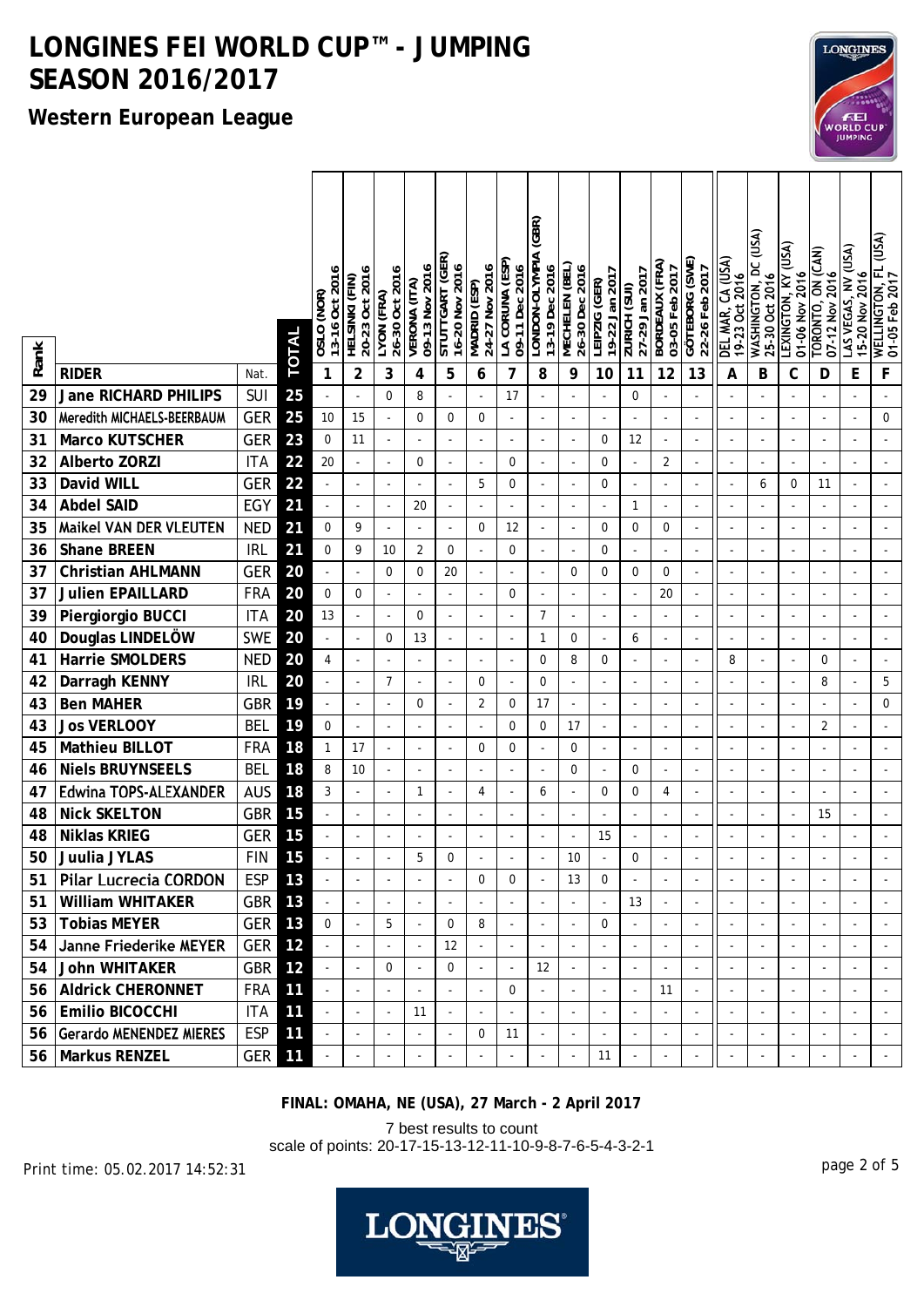### **Western European League**

| WASHINGTON, DC (USA)<br>LEXINGTON, KY (USA)<br>LONDON-OLYMPIA<br>STUTTGART (GER)<br>DEL MAR, CA (USA)<br>GOTEBORG (SWE)<br>LA CORUNA (ESP<br>BORDEAUX (FRA)<br>MECHELEN (BEL)<br>09-13 Nov 2016<br>24-27 Nov 2016<br>16-20 Nov 2016<br>09-11 Dec 2016<br>13-19 Dec 2016<br>26-30 Dec 2016<br>13-16 Oct 2016<br>03-05 Feb 2017<br>22-26 Feb 2017<br>20-23 Oct 2016<br>26-30 Oct 2016<br>19-22 Jan 2017<br>27-29 Jan 2017<br>01-06 Nov 2016<br>25-30 Oct 2016<br>19-23 Oct 2016<br>HELSINKI (FIN)<br>LEIPZIG (GER)<br>VERONA (ITA)<br>Madrid (ESP)<br>$\overline{Z}$ URICH $(\overline{S}$ UI)<br>LYON (FRA)<br>OSLO (NOR) | WELLINGTON, FL (USA)<br>01-05 Feb 2017<br>LAS VEGAS, NV (USA)<br>TORONTO, ON (CAN)<br>07-12 Nov 2016<br>15-20 Nov 2016 |
|--------------------------------------------------------------------------------------------------------------------------------------------------------------------------------------------------------------------------------------------------------------------------------------------------------------------------------------------------------------------------------------------------------------------------------------------------------------------------------------------------------------------------------------------------------------------------------------------------------------------------|------------------------------------------------------------------------------------------------------------------------|
| <b>TOTAL</b><br>Rank                                                                                                                                                                                                                                                                                                                                                                                                                                                                                                                                                                                                     |                                                                                                                        |
| 12<br><b>RIDER</b><br>2<br>3<br>5<br>7<br>8<br>13<br>С<br>1<br>4<br>9<br>10<br>11<br>А<br>B<br>Nat.<br>6                                                                                                                                                                                                                                                                                                                                                                                                                                                                                                                 | F<br>E<br>D                                                                                                            |
| 56<br><b>SUI</b><br>11<br>Paul ESTERMANN<br>0<br>$\Omega$<br>11<br>$\blacksquare$                                                                                                                                                                                                                                                                                                                                                                                                                                                                                                                                        |                                                                                                                        |
| Rolf-Göran BENGTSSON<br><b>SWE</b><br>56<br>11<br>0<br>11<br>$\overline{\phantom{a}}$<br>$\overline{\phantom{a}}$<br>$\overline{\phantom{a}}$<br>÷,<br>$\overline{\phantom{a}}$                                                                                                                                                                                                                                                                                                                                                                                                                                          | $\blacksquare$                                                                                                         |
| Gianni GOVONI<br>62<br><b>ITA</b><br>11<br>4<br>7<br>÷,<br>$\blacksquare$<br>$\blacksquare$<br>÷,                                                                                                                                                                                                                                                                                                                                                                                                                                                                                                                        |                                                                                                                        |
| <b>SWE</b><br>Malin BARYARD-JOHNSSON<br>10<br>63<br>10<br>$\omega$<br>$\overline{a}$<br>$\overline{a}$<br>ä,<br>$\overline{a}$<br>$\overline{a}$<br>$\overline{a}$<br>$\sim$<br>$\overline{a}$<br>$\overline{\phantom{a}}$<br>$\overline{\phantom{a}}$                                                                                                                                                                                                                                                                                                                                                                   | ÷,<br>÷.                                                                                                               |
| 10<br><b>Bertram ALLEN</b><br><b>IRL</b><br>64<br>0<br>0<br>$\mathbf{1}$<br>0<br>9<br>$\mathbf 0$<br>$\Box$<br>$\overline{\phantom{a}}$<br>÷,<br>÷,<br>$\overline{a}$                                                                                                                                                                                                                                                                                                                                                                                                                                                    | ÷,<br>$\overline{\phantom{a}}$                                                                                         |
| <b>BRA</b><br><b>Yuri MANSUR</b><br>10<br>65<br>$\mathbf 0$<br>0<br>6<br>$\mathbf 0$<br>2<br>0<br>$\Box$<br>÷,<br>$\overline{a}$                                                                                                                                                                                                                                                                                                                                                                                                                                                                                         | $\overline{2}$                                                                                                         |
| <b>SWE</b><br>9<br><b>Peder FREDRICSON</b><br>9<br>$\boldsymbol{0}$<br>66<br>0<br>0<br>$\overline{\phantom{a}}$<br>ł,                                                                                                                                                                                                                                                                                                                                                                                                                                                                                                    | $\overline{\phantom{a}}$                                                                                               |
| <b>SUI</b><br>9<br>9<br><b>Werner MUFF</b><br>66<br>÷,<br>÷,<br>÷,                                                                                                                                                                                                                                                                                                                                                                                                                                                                                                                                                       |                                                                                                                        |
| <b>Pius SCHWIZER</b><br><b>SUI</b><br>9<br>68<br>3<br>0<br>6<br>$\overline{\phantom{a}}$<br>$\overline{\phantom{a}}$<br>$\overline{\phantom{a}}$<br>$\overline{\phantom{a}}$                                                                                                                                                                                                                                                                                                                                                                                                                                             |                                                                                                                        |
| Maurice TEBBEL<br><b>GER</b><br>9<br>5<br>69<br>4<br>$\mathbf{r}$<br>$\sim$<br>÷,<br>÷,<br>$\overline{\phantom{a}}$<br>$\overline{\phantom{a}}$                                                                                                                                                                                                                                                                                                                                                                                                                                                                          | ÷,                                                                                                                     |
| 70<br>Rodrigo PESSOA<br><b>BRA</b><br>9<br>5<br>÷,<br>$\overline{\phantom{a}}$                                                                                                                                                                                                                                                                                                                                                                                                                                                                                                                                           | 4                                                                                                                      |
| 71<br><b>FRA</b><br>8<br>Philippe ROZIER<br>2<br>$\mathbf 0$<br>6<br>$\omega$<br>$\sim$<br>$\overline{a}$<br>$\overline{a}$<br>$\overline{\phantom{a}}$<br>$\sim$<br>÷,<br>$\overline{\phantom{a}}$<br>$\blacksquare$                                                                                                                                                                                                                                                                                                                                                                                                    | ÷.<br>$\blacksquare$                                                                                                   |
| <b>Julien GONIN</b><br>72<br>7<br><b>FRA</b><br>0<br>7<br>$\overline{\phantom{a}}$<br>$\blacksquare$<br>$\overline{\phantom{a}}$<br>ł,<br>÷,                                                                                                                                                                                                                                                                                                                                                                                                                                                                             |                                                                                                                        |
| 72<br><b>Mario Wilson FERNANDES</b><br><b>POR</b><br>$\overline{7}$<br>7<br>0<br>0<br>$\mathbf 0$<br>$\blacksquare$<br>÷,                                                                                                                                                                                                                                                                                                                                                                                                                                                                                                |                                                                                                                        |
| 74<br>Janika SPRUNGER<br><b>SUI</b><br>$\overline{7}$<br>3<br>4<br>$\overline{a}$<br>$\overline{\phantom{a}}$<br>÷.<br>$\overline{\phantom{a}}$<br>L.<br>÷.<br>$\overline{a}$                                                                                                                                                                                                                                                                                                                                                                                                                                            | $\overline{\phantom{a}}$                                                                                               |
| 74<br><b>GER</b><br>7<br>Philipp WEISHAUPT<br>3<br>$\mathbf 0$<br>$\overline{4}$<br>0<br>0<br>$\blacksquare$<br>÷,<br>÷,<br>÷,<br>÷,<br>$\blacksquare$<br>$\blacksquare$<br>$\overline{a}$<br>$\overline{\phantom{a}}$                                                                                                                                                                                                                                                                                                                                                                                                   | ÷,<br>$\overline{\phantom{a}}$                                                                                         |
| 76<br><b>Gudrun PATTEET</b><br><b>BEL</b><br>6<br>$\mathbf 0$<br>0<br>6<br>÷,<br>÷,<br>$\blacksquare$<br>$\overline{\phantom{a}}$<br>$\overline{\phantom{a}}$<br>$\overline{\phantom{a}}$<br>$\blacksquare$<br>$\overline{\phantom{a}}$<br>$\sim$                                                                                                                                                                                                                                                                                                                                                                        | ÷,                                                                                                                     |
| <b>GER</b><br>77<br><b>Hans-Dieter DREHER</b><br>5<br>5<br>0<br>÷,<br>$\overline{\phantom{a}}$                                                                                                                                                                                                                                                                                                                                                                                                                                                                                                                           | $\overline{\phantom{a}}$                                                                                               |
| 78<br>Jérome GUERY<br><b>BEL</b><br>4<br>4<br>0<br>$\omega$<br>÷,<br>÷,<br>$\overline{\phantom{a}}$<br>L,<br>ä,<br>L,                                                                                                                                                                                                                                                                                                                                                                                                                                                                                                    |                                                                                                                        |
| 79<br><b>Timothee ANCIAUME</b><br><b>FRA</b><br>3<br>3<br>$\mathbf 0$<br>÷,<br>÷,<br>÷,<br>$\overline{\phantom{a}}$<br>$\overline{\phantom{a}}$<br>$\blacksquare$<br>$\overline{\phantom{a}}$<br>$\blacksquare$<br>$\overline{\phantom{a}}$<br>$\overline{\phantom{a}}$                                                                                                                                                                                                                                                                                                                                                  | $\overline{\phantom{a}}$                                                                                               |
| Johan-Sebastian GULLIKSEN<br>80<br><b>NOR</b><br>$\overline{a}$<br>$\overline{2}$<br>÷,<br>$\overline{\phantom{a}}$<br>$\overline{\phantom{a}}$                                                                                                                                                                                                                                                                                                                                                                                                                                                                          | $\overline{\phantom{a}}$                                                                                               |
| $\overline{a}$<br><b>Marcel MARSCHALL</b><br><b>GER</b><br>80<br>2<br>0<br>0                                                                                                                                                                                                                                                                                                                                                                                                                                                                                                                                             |                                                                                                                        |
| GBR<br>Michael WHITAKER<br>$\overline{a}$<br>$\overline{2}$<br>80<br>$\boldsymbol{0}$<br>0<br>$\mathbf 0$                                                                                                                                                                                                                                                                                                                                                                                                                                                                                                                |                                                                                                                        |
| <b>Olivier PHILIPPAERTS</b><br>$\overline{2}$<br>BEL<br>80<br>$\overline{2}$<br>0<br>0                                                                                                                                                                                                                                                                                                                                                                                                                                                                                                                                   |                                                                                                                        |
| DEN<br>84   Lars Bak ANDERSEN<br>$\mathbf{1}$<br>$\mathbf 0$<br>0<br>$\mathbf{1}$<br>$\overline{a}$<br>÷,<br>$\overline{\phantom{a}}$<br>$\blacksquare$<br>÷,                                                                                                                                                                                                                                                                                                                                                                                                                                                            |                                                                                                                        |
| GBR<br>Amanda DERBYSHIRE<br>$\mathbf 0$<br>$\mathbf 0$<br>$\overline{a}$<br>$\blacksquare$<br>$\sim$<br>$\blacksquare$<br>$\overline{a}$<br>÷,<br>$\blacksquare$<br>$\overline{a}$                                                                                                                                                                                                                                                                                                                                                                                                                                       |                                                                                                                        |
| GER<br><b>Andreas KNIPPLING</b><br>0<br>$\mathbf 0$<br>$\blacksquare$<br>$\overline{\phantom{a}}$<br>$\blacksquare$<br>$\overline{\phantom{a}}$<br>$\overline{\phantom{a}}$<br>$\omega$<br>$\blacksquare$<br>$\overline{\phantom{a}}$<br>$\blacksquare$<br>$\overline{\phantom{a}}$                                                                                                                                                                                                                                                                                                                                      | ÷,<br>$\overline{\phantom{a}}$<br>$\overline{\phantom{a}}$                                                             |
| <b>Andreas KREUZER</b><br><b>GER</b><br>$\mathbf 0$<br>$\mathbf 0$<br>$\blacksquare$<br>$\blacksquare$<br>$\blacksquare$                                                                                                                                                                                                                                                                                                                                                                                                                                                                                                 |                                                                                                                        |
| Anthony CONDON<br><b>IRL</b><br>0<br>0<br>$\blacksquare$<br>$\blacksquare$                                                                                                                                                                                                                                                                                                                                                                                                                                                                                                                                               |                                                                                                                        |
| Athina ONASSIS<br><b>GRE</b><br>$\mathbf 0$<br>0<br>$\mathbf 0$<br>$\mathbf 0$<br>ä,<br>$\omega$<br>$\overline{\phantom{a}}$<br>$\blacksquare$<br>L.<br>$\omega$<br>$\blacksquare$                                                                                                                                                                                                                                                                                                                                                                                                                                       | $\overline{a}$<br>$\omega$<br>÷,                                                                                       |
| <b>Billy TWOMEY</b><br><b>IRL</b><br>$\mathbf 0$<br>0<br>0<br>0<br>$\overline{\phantom{a}}$<br>$\blacksquare$<br>÷,<br>$\overline{\phantom{a}}$                                                                                                                                                                                                                                                                                                                                                                                                                                                                          | $\blacksquare$<br>÷,                                                                                                   |

**FINAL: OMAHA, NE (USA), 27 March - 2 April 2017**

7 best results to count scale of points: 20-17-15-13-12-11-10-9-8-7-6-5-4-3-2-1

page 3 of 5 Print time: 05.02.2017 14:52:31



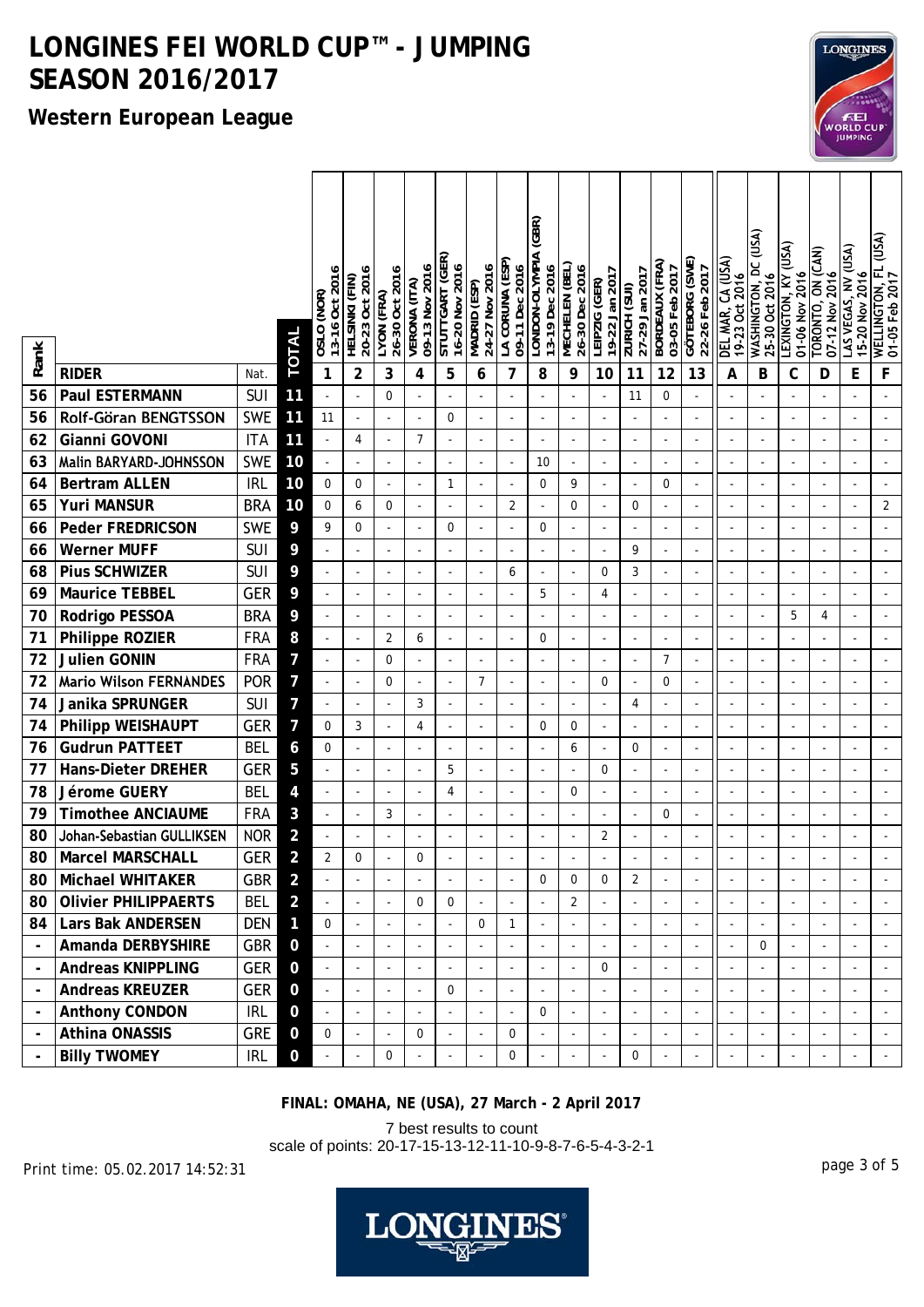### **Western European League**

|                |                               |            | <b>TOTAL</b>   | 13-16 Oct 2016<br>OSLO (NOR) | 20-23 Oct 2016<br>HELSINKI (FIN) | 26-30 Oct 2016<br>LYON (FRA) | 09-13 Nov 2016<br>VERONA (ITA) | STUTTGART (GER<br>16-20 Nov 2016 | 24-27 Nov 2016<br>Madrid (ESP) | LA CORUNA (ESP<br>09-11 Dec 2016 | (GBR)<br><b>LONDON-OLYMPIA</b><br>13-19 Dec 2016 | MECHELEN (BEL)<br>26-30 Dec 2016 | 19-22 Jan 2017<br>LEIPZIG (GER) | 27-29 Jan 2017<br>ZURICH (SUI) | <b>BORDEAUX (FRA)</b><br>03-05 Feb 2017 | GOTEBORG (SWE)<br>22-26 Feb 2017 | DEL MAR, CA (USA)<br>19-23 Oct 2016 | <b>WASHINGTON, DC (USA)</b><br>25-30 Oct 2016 | LEXINGTON, KY (USA)<br>01-06 Nov 2016 | TORONTO, ON (CAN)<br>07-12 Nov 2016 | LAS VEGAS, NV (USA)<br>15-20 Nov 2016 | Űξ<br><b>WELLINGTON, FL<br/>01-05 Feb 2017</b> |
|----------------|-------------------------------|------------|----------------|------------------------------|----------------------------------|------------------------------|--------------------------------|----------------------------------|--------------------------------|----------------------------------|--------------------------------------------------|----------------------------------|---------------------------------|--------------------------------|-----------------------------------------|----------------------------------|-------------------------------------|-----------------------------------------------|---------------------------------------|-------------------------------------|---------------------------------------|------------------------------------------------|
| Rank           | <b>RIDER</b>                  | Nat.       |                | 1                            | $\overline{2}$                   | 3                            | 4                              | 5                                | 6                              | 7                                | 8                                                | 9                                | 10                              | 11                             | 12                                      | 13                               | A                                   | В                                             | C                                     | D                                   | Е                                     | F                                              |
|                | <b>Bruno CHIMIRRI</b>         | <b>ITA</b> | 0              |                              |                                  |                              | $\Omega$                       | $\overline{\phantom{a}}$         |                                |                                  | ÷,                                               |                                  |                                 |                                |                                         |                                  |                                     |                                               |                                       |                                     |                                       |                                                |
|                | <b>Cecilie HATTELAND</b>      | <b>NOR</b> | $\Omega$       |                              | $\blacksquare$                   | $\overline{a}$               |                                | $\overline{\phantom{a}}$         |                                | 0                                | $\overline{\phantom{a}}$                         | $\overline{\phantom{a}}$         |                                 |                                |                                         |                                  | $\overline{\phantom{m}}$            |                                               |                                       | $\overline{a}$                      |                                       |                                                |
|                | <b>Charlotte MORDASINI</b>    | <b>SWE</b> | 0              |                              |                                  | 0                            |                                | ÷,                               | 0                              |                                  | ÷,                                               | $\mathbf 0$                      |                                 |                                |                                         |                                  |                                     |                                               |                                       | ÷,                                  |                                       |                                                |
|                | <b>Chloe REID</b>             | <b>USA</b> | $\mathbf 0$    |                              |                                  | $\overline{a}$               | $\overline{a}$                 | $\overline{\phantom{a}}$         |                                | $\mathbf 0$                      | $\overline{a}$                                   |                                  |                                 |                                |                                         | $\blacksquare$                   |                                     | $\sim$                                        |                                       | $\overline{\phantom{a}}$            |                                       | $\mathbf 0$                                    |
|                | <b>Christian KUKUK</b>        | <b>GER</b> | $\mathbf 0$    |                              | $\blacksquare$                   | ÷,                           |                                | $\overline{\phantom{a}}$         |                                |                                  | ÷,                                               | ÷,                               | 0                               |                                |                                         |                                  |                                     |                                               |                                       | $\blacksquare$                      |                                       |                                                |
|                | <b>Christian RHOMBERG</b>     | <b>AUT</b> | $\mathbf 0$    |                              |                                  | $\overline{\phantom{a}}$     | $\overline{\phantom{a}}$       | 0                                |                                | ÷,                               | 0                                                |                                  |                                 |                                |                                         |                                  |                                     |                                               |                                       |                                     |                                       |                                                |
|                | <b>Dermott LENNON</b>         | <b>IRL</b> | 0              |                              | $\blacksquare$                   |                              |                                | $\blacksquare$                   |                                |                                  | ÷,                                               | ÷,                               | 0                               | $\blacksquare$                 |                                         |                                  |                                     |                                               |                                       | ÷,                                  |                                       |                                                |
|                | <b>Emanuele GAUDIANO</b>      | <b>ITA</b> | 0              |                              | $\overline{\phantom{a}}$         | $\overline{\phantom{a}}$     | $\Omega$                       | 0                                |                                | ä,                               | $\overline{\phantom{a}}$                         | $\mathbf 0$                      |                                 | $\blacksquare$                 |                                         |                                  | $\overline{\phantom{a}}$            |                                               |                                       | $\overline{\phantom{a}}$            |                                       |                                                |
|                | Emanuele Massimiliano BIANCHI | <b>ITA</b> | $\mathbf 0$    |                              | $\overline{\phantom{a}}$         | 0                            | $\overline{\phantom{a}}$       | $\blacksquare$                   |                                |                                  | ÷,                                               | $\overline{\phantom{a}}$         |                                 |                                |                                         |                                  |                                     |                                               |                                       | $\blacksquare$                      |                                       |                                                |
|                | <b>Emily MOFFITT</b>          | <b>GBR</b> | $\Omega$       |                              |                                  |                              |                                | ÷,                               |                                |                                  | ÷,                                               |                                  |                                 |                                |                                         |                                  |                                     |                                               |                                       | ÷,                                  |                                       | $\mathbf 0$                                    |
|                | <b>Geir GULLIKSEN</b>         | <b>NOR</b> | 0              | 0                            | 0                                | ÷,                           | $\mathbf 0$                    | $\overline{\phantom{a}}$         |                                |                                  | 0                                                |                                  |                                 |                                |                                         |                                  |                                     |                                               |                                       | ÷,                                  |                                       |                                                |
|                | <b>Gerco SCHRÖDER</b>         | <b>NED</b> | $\mathbf 0$    |                              | $\overline{\phantom{a}}$         | 0                            | $\overline{\phantom{a}}$       | $\overline{\phantom{a}}$         |                                |                                  | $\overline{\phantom{a}}$                         | $\overline{a}$                   |                                 | $\blacksquare$                 |                                         | $\blacksquare$                   | $\overline{\phantom{m}}$            |                                               |                                       | ÷,                                  |                                       |                                                |
|                | <b>Gonzalo AÑON SUAREZ</b>    | <b>ESP</b> | $\Omega$       |                              | $\overline{\phantom{a}}$         | $\overline{\phantom{a}}$     |                                | $\overline{\phantom{a}}$         | 0                              | 0                                | ÷,                                               |                                  |                                 | $\blacksquare$                 |                                         | $\blacksquare$                   | $\blacksquare$                      |                                               |                                       | $\overline{a}$                      |                                       |                                                |
|                | <b>Guy WILLIAMS</b>           | <b>GBR</b> | $\mathbf 0$    |                              |                                  |                              |                                |                                  |                                | 0                                | $\overline{\phantom{a}}$                         |                                  |                                 |                                |                                         |                                  |                                     |                                               |                                       | ÷,                                  |                                       |                                                |
|                | Hanna TARDIVEAU               | <b>FIN</b> | $\mathbf 0$    |                              | 0                                | $\sim$                       |                                | $\overline{\phantom{a}}$         |                                |                                  | ÷,                                               |                                  |                                 | $\blacksquare$                 |                                         |                                  |                                     |                                               |                                       | ÷,                                  |                                       |                                                |
|                | Jeroen DUBBELDAM              | NED        | 0              |                              | $\blacksquare$                   | 0                            |                                | 0                                |                                |                                  | ÷,                                               |                                  | $\overline{\phantom{a}}$        |                                |                                         | $\blacksquare$                   |                                     |                                               |                                       | $\overline{a}$                      |                                       |                                                |
|                | <b>Jerome HUREL</b>           | <b>FRA</b> | $\mathbf 0$    |                              |                                  | 0                            |                                |                                  |                                |                                  | ÷,                                               |                                  |                                 |                                | 0                                       |                                  |                                     |                                               |                                       |                                     |                                       |                                                |
|                | Jessica MENDOZA               | <b>GBR</b> | $\mathbf 0$    |                              |                                  |                              |                                | $\blacksquare$                   |                                |                                  | $\overline{\phantom{a}}$                         |                                  |                                 |                                |                                         |                                  |                                     |                                               |                                       | $\overline{a}$                      |                                       | 0                                              |
|                | Jonna EKBERG                  | <b>SWE</b> | 0              |                              | $\overline{\phantom{a}}$         | 0                            | $\overline{\phantom{a}}$       | $\overline{\phantom{a}}$         |                                | $\mathbf 0$                      | $\blacksquare$                                   | $\overline{\phantom{a}}$         |                                 | $\blacksquare$                 |                                         |                                  | ÷,                                  |                                               |                                       | $\blacksquare$                      |                                       |                                                |
|                | Jose Maria LAROCCA            | ARG        | $\mathbf 0$    |                              | $\blacksquare$                   | $\blacksquare$               | $\overline{\phantom{a}}$       | $\overline{\phantom{a}}$         |                                | $\mathbf 0$                      | $\blacksquare$                                   | $\blacksquare$                   |                                 | $\blacksquare$                 |                                         | $\blacksquare$                   | $\blacksquare$                      |                                               |                                       | $\overline{\phantom{a}}$            |                                       |                                                |
|                | Juan Carlos GARCIA            | <b>ITA</b> | $\Omega$       |                              |                                  |                              | 0                              |                                  |                                |                                  |                                                  |                                  |                                 |                                |                                         |                                  |                                     |                                               |                                       |                                     |                                       |                                                |
|                | Julia KAYSER                  | AUT        | 0              |                              |                                  |                              |                                |                                  | 0                              |                                  |                                                  |                                  |                                 |                                |                                         |                                  |                                     |                                               |                                       |                                     |                                       |                                                |
|                | <b>Julien ANQUETIN</b>        | FRA        | $\mathbf 0$    |                              | 0                                |                              |                                | $\blacksquare$                   |                                |                                  | $\overline{\phantom{a}}$                         | $\blacksquare$                   |                                 | $\omega$                       | ÷,                                      |                                  |                                     |                                               |                                       | $\omega$                            |                                       |                                                |
|                | Karel COX                     | <b>BEL</b> | $\overline{0}$ |                              |                                  | $\overline{\phantom{a}}$     | $\Omega$                       | $\blacksquare$                   |                                | $\mathbf 0$                      | $\blacksquare$                                   | $\Omega$                         |                                 |                                |                                         |                                  |                                     |                                               |                                       |                                     |                                       |                                                |
|                | Laura RENWICK                 | GBR        | $\mathbf 0$    |                              | $\overline{a}$                   | $\overline{\phantom{a}}$     | $\overline{\phantom{a}}$       | $\blacksquare$                   |                                | L.                               | 0                                                |                                  | ÷,                              | ÷,                             |                                         |                                  |                                     |                                               |                                       | $\overline{\phantom{a}}$            |                                       | $\blacksquare$                                 |
|                | <b>Linnea ERICSSON-CAREY</b>  | <b>DEN</b> | $\mathbf 0$    |                              | $\mathbf 0$                      |                              |                                | $\blacksquare$                   |                                |                                  |                                                  |                                  |                                 | $\omega$                       |                                         |                                  |                                     |                                               |                                       | $\omega$                            |                                       |                                                |
| $\blacksquare$ | Maiju MALLAT                  | <b>FIN</b> | $\mathbf 0$    |                              | 0                                | 0                            | $\overline{\phantom{a}}$       | $\overline{\phantom{a}}$         | 0                              | $\blacksquare$                   | 0                                                |                                  | $\overline{\phantom{a}}$        | $\blacksquare$                 | $\mathbf 0$                             | $\blacksquare$                   |                                     |                                               |                                       | $\blacksquare$                      |                                       | $\blacksquare$                                 |
|                | <b>Manuel FERNANDEZ SARO</b>  | <b>ESP</b> | $\mathbf 0$    |                              |                                  |                              |                                | $\Box$                           | 0                              | $\mathbf 0$                      | $\overline{0}$                                   |                                  |                                 |                                |                                         |                                  |                                     |                                               |                                       |                                     |                                       |                                                |
|                | Marie HECART                  | <b>FRA</b> | $\overline{0}$ |                              |                                  |                              |                                | $\blacksquare$                   |                                |                                  |                                                  | $\overline{\phantom{a}}$         |                                 | $\blacksquare$                 |                                         |                                  |                                     |                                               |                                       | $\blacksquare$                      |                                       | $\mathbf 0$                                    |
| $\blacksquare$ | Marie LONGEM                  | <b>NOR</b> | $\mathbf 0$    | $\mathbf 0$                  | $\blacksquare$                   | 0                            | $\blacksquare$                 | $\omega$                         |                                | $\blacksquare$                   | $\omega$                                         | $\overline{\phantom{a}}$         | $\sim$                          | $\mathbf 0$                    | $\mathbf 0$                             |                                  | $\blacksquare$                      | $\blacksquare$                                | $\overline{\phantom{a}}$              | $\blacksquare$                      |                                       | $\blacksquare$                                 |
|                | Marina EHRNROOTH              | <b>FIN</b> | $\mathbf 0$    |                              | $\mathbf 0$                      |                              | $\blacksquare$                 | $\blacksquare$                   |                                |                                  | $\blacksquare$                                   |                                  |                                 |                                |                                         |                                  | $\blacksquare$                      |                                               |                                       | $\blacksquare$                      |                                       | $\omega$                                       |

**FINAL: OMAHA, NE (USA), 27 March - 2 April 2017**

7 best results to count

scale of points: 20-17-15-13-12-11-10-9-8-7-6-5-4-3-2-1

page 4 of 5 Print time: 05.02.2017 14:52:31